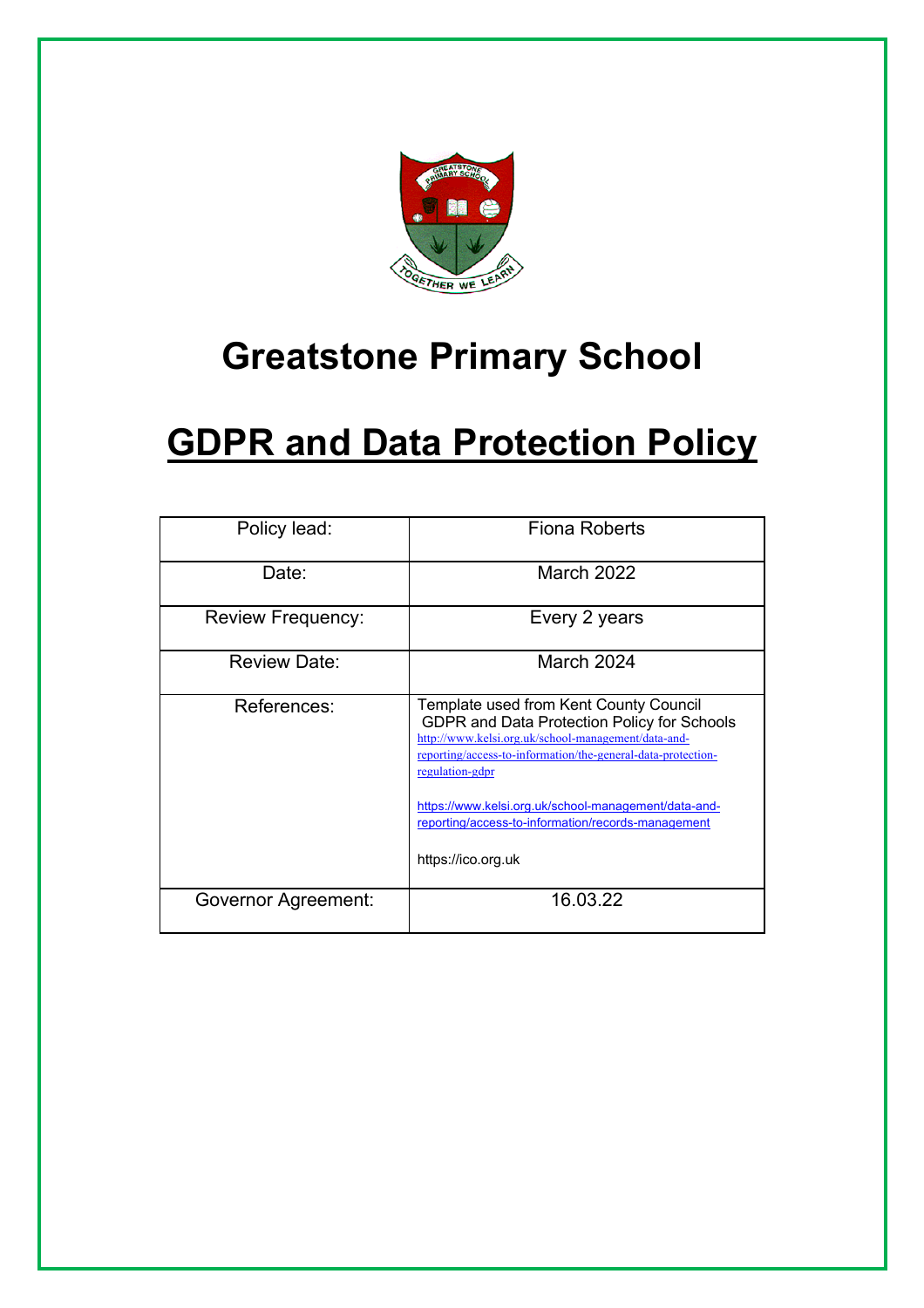General Data Protection Regulation (GDPR) and The Data Protection Act 2018 (DPA) is the law that protects personal privacy and upholds individual's rights. It applies to anyone who handles or has access to people's personal data.

This policy is intended to ensure that personal information is dealt with properly and securely and in accordance with the legislation. It will apply to personal information regardless of the way it is used, recorded and stored and whether it is held in paper files or electronically.

#### **Policy Objectives**

The school as the Data Controller will comply with its obligations under the GDPR and DPA. The school is committed to being concise, clear and transparent about how it obtains and uses personal information and will ensure data subjects are aware of their rights under the legislation.

All staff must have a general understanding of the law and understand how it may affect their decisions in order to make an informed judgement about how information is gathered, used and ultimately deleted. All staff must read, understand and comply with this policy.

The Information Commissioner as the Regulator can impose fines of up to 20 million Euros (approximately £17 million) for serious breaches of the GDPR, therefore it is imperative that the School and all staff comply with the legislation.

## **Scope of the Policy**

Personal data is any information that relates to an identified or identifiable living individual who can be identified directly or indirectly from the information<sup>1</sup>. The information includes factors specific to the physical, physiological, genetic, mental, economic, cultural or social identity of a living individual. This includes any expression of opinion about an individual and intentions towards an individual. Under the GDPR personal information also includes an identifier such as a name, an identification number, location data or an online identifier.

The School collects a large amount of personal data every year including: pupil records, staff records, names and addresses of those requesting prospectuses, examination marks, references, fee collection as well as the many different types of research data used by the School. In addition, it may be required by law to collect and use certain types of information to comply with statutory obligations of Local Authorities (LAs), government agencies and other bodies.

## **The Principles**

The principles set out in the GDPR must be adhered to when processing personal data:

- 1. Personal data must be processed lawfully, fairly and in a transparent manner (**lawfulness, fairness and transparency**)
- 2. Personal data shall be collected for specified, explicit and legitimate purposes and not further processed in a manner that is incompatible with those purposes (**purpose limitation**)
- 3. Personal data shall be adequate, relevant and limited to what is necessary in relation to the purpose(s) for which they are processed (**data minimisation**)
- 4. Personal data shall be accurate and where necessary kept up to date and every reasonable step must be taken to ensure that personal data that are inaccurate are erased or rectified without delay (**accuracy**).

<sup>1</sup> GDPR Article 4 Definitions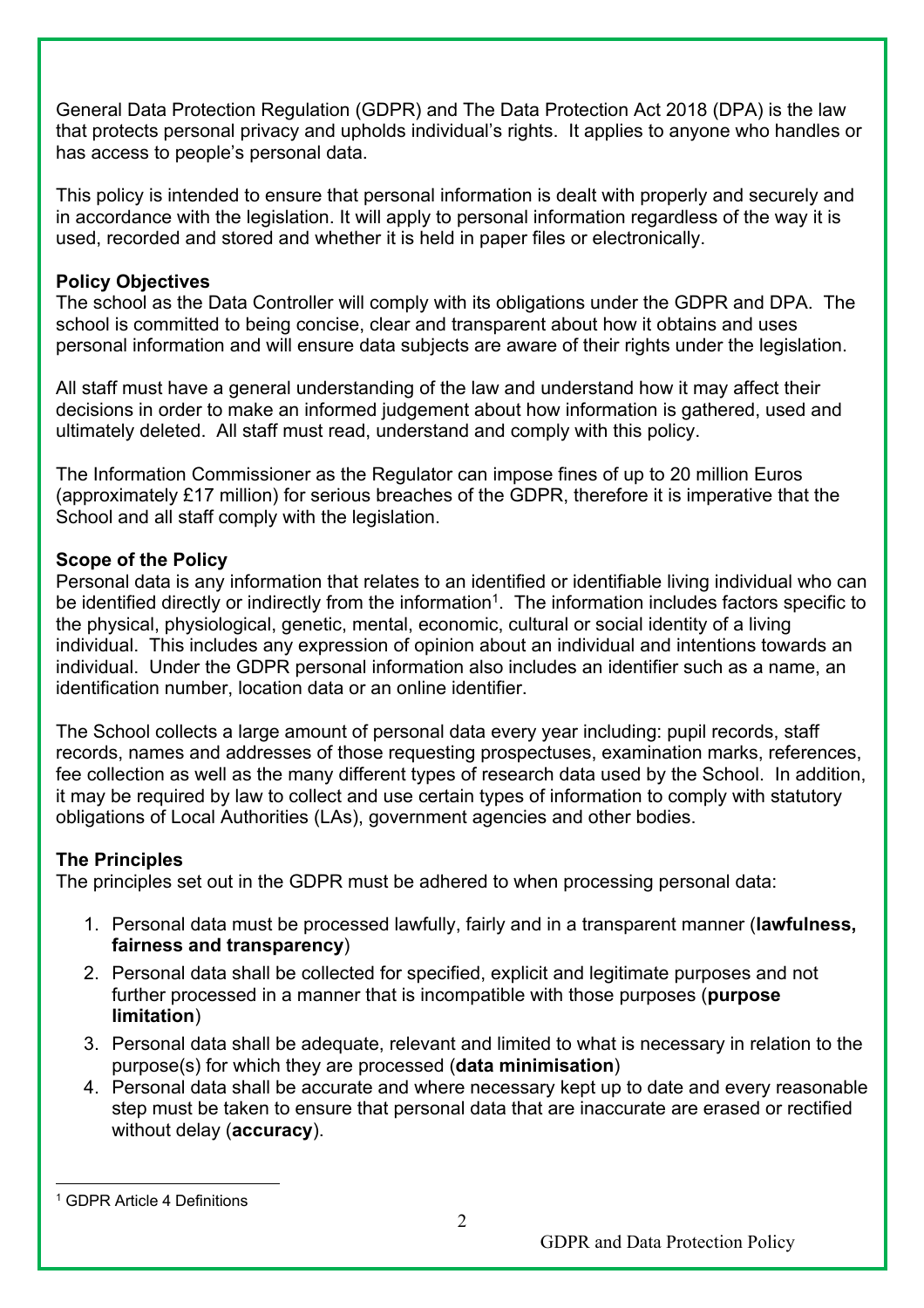- 5. Personal data shall be kept in a form which permits identification of data subjects for no longer than is necessary for the purpose for which the personal data is processed (**storage limitation**)
- 6. Appropriate technical and organisational measures shall be taken to safeguard the rights and freedoms of the data subject and to ensure that personal information are processed in a manner that ensures appropriate security of the personal data and protects against unauthorised or unlawful processing of personal data and against accidental loss or destruction of, or damage to, personal data (**integrity and confidentiality**).

## **Transfer Limitation**

In addition, personal data shall not be transferred to a country outside the EEA unless that country or territory ensures an adequate level of protection for the rights and freedoms of data subjects in relation to the processing of personal data as determined by the European Commission or where the organisation receiving the data has provided adequate safeguards<sup>2</sup>.

This means that individuals' rights must be enforceable and effective legal remedies for individuals must be available following the transfer. It may also be possible to transfer data where the data subject has provided explicit consent or for other limited reasons. Staff should contact the DPO if they require further assistance with a proposed transfer of personal data outside of the EEA.

## **Lawful Basis for processing personal information**

Before any processing activity starts for the first time, and then regularly afterwards, the purpose(s) for the processing activity and the most appropriate lawful basis (or bases) for that processing must be selected:

- Processing is necessary for the performance of a task carried out in the public interest or in the exercise of official authority vested in the school
- Processing is necessary for the performance of a contract to which the data subject is party, or in order to take steps at the request of the data subject prior to entering into a contract
- Processing is necessary for compliance with a legal obligation to which the data controller is subject
- Processing is necessary in order to protect the vital interests of the data subject or of another natural person
- Processing is necessary for the purposes of the legitimate interests pursued by the data controller or by a third party<sup>3</sup>

<sup>&</sup>lt;sup>2</sup> These may be provided by a legally binding agreement between public authorities or bodies, standard data protection clauses provided by the ICO or certification under an approved mechanism.

<sup>&</sup>lt;sup>3</sup> The GDPR states that legitimate interests do not apply to processing carried out by public authorities in the performance of their tasks, Article 6 However, the ICO indicates that where there are other legitimate purposes outside the scope of the tasks as a public authority, legitimate interests may be considered where appropriate (particularly relevant for public authorities with commercial interests).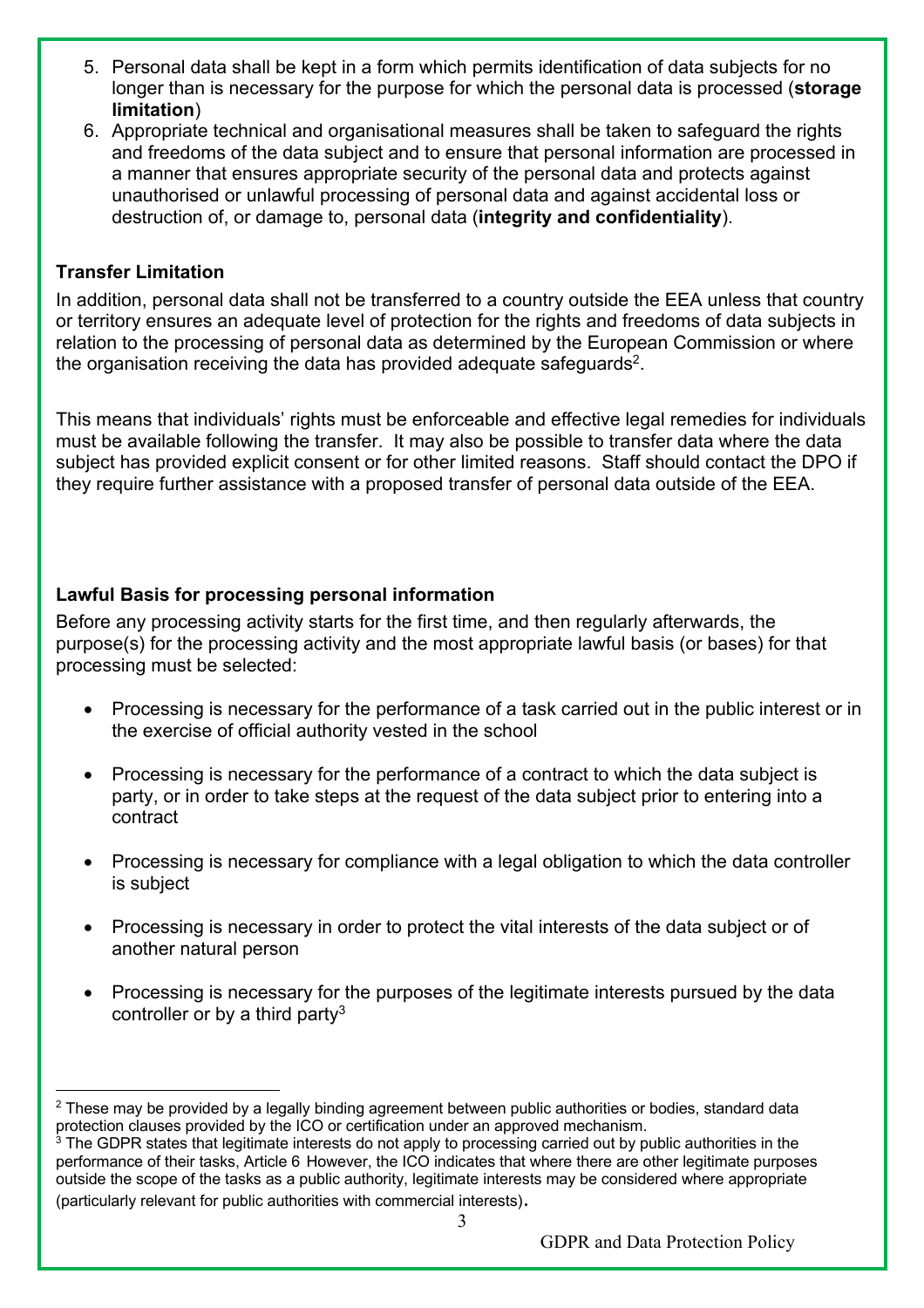The data subject has given consent to the processing of his or her data for one or more specific purposes. Agreement must be indicated clearly either by a statement or positive action to the processing. Consent requires affirmative action so silence, pre-ticked boxes or inactivity are unlikely to be sufficient. If consent is given in a document which deals with other matters, the consent must be kept separate from those other matters

Data subjects must be easily able to withdraw consent to processing at any time and withdrawal must be promptly honoured. Consent may need to be reviewed if personal data is intended to be processed for a different and incompatible purpose which was not disclosed when the data subject first gave consent.

The decision as to which lawful basis applies must be documented, to demonstrate compliance with the data protection principles and include information about both the purposes of the processing and the lawful basis for it in the school's relevant privacy notice(s).

When determining whether legitimate interests are the most appropriate basis for lawful processing (only where appropriate outside the school's public tasks) a legitimate interests assessment must be carried out and recorded. Where a significant privacy impact is identified, a data protection impact assessment (DPIA) may also need to be conducted.

## **Sensitive Personal Information**

Processing of sensitive personal information (known as 'special categories of personal data') is prohibited4 unless a lawful special condition for processing is identified.

Sensitive personal information is data which reveals racial or ethnic origin, political opinions, religious or philosophical beliefs, trade union membership, sex life or orientation or is genetic or biometric data which uniquely identifies a natural person.

Sensitive personal information will only be processed if:

- 1. There is a lawful basis for doing so as identified on previous page
- One of the special conditions for processing sensitive personal information applies:
- 1. the individual ('data subject') has given explicit consent (which has been clearly explained in a Privacy Notice)
- 2. the processing is necessary for the purposes of exercising the employment law rights or obligations of the school or the data subject
- 3. the processing is necessary to protect the data subject's vital interests, and the data subject is physically incapable of giving consent
	- (a) the processing is carried out in the course of its legitimate activities with appropriate safeguards by a foundation, association or any other not-for-profit body with a political, philosophical, religious or trade-union aim
- 4. the processing relates to personal data which are manifestly made public by the data subject
- 5. the processing is necessary for the establishment, exercise or defence of legal claims
- 6. the processing is necessary for reasons of substantial public interest
- 7. the processing is necessary for purposes of preventative or occupational medicine, for the assessment of the working capacity of the employee, the provision of social care and the management of social care systems or services
	- (b) the processing is necessary for reasons of public interest in the area of public health.

<sup>4</sup> GDPR, Article 9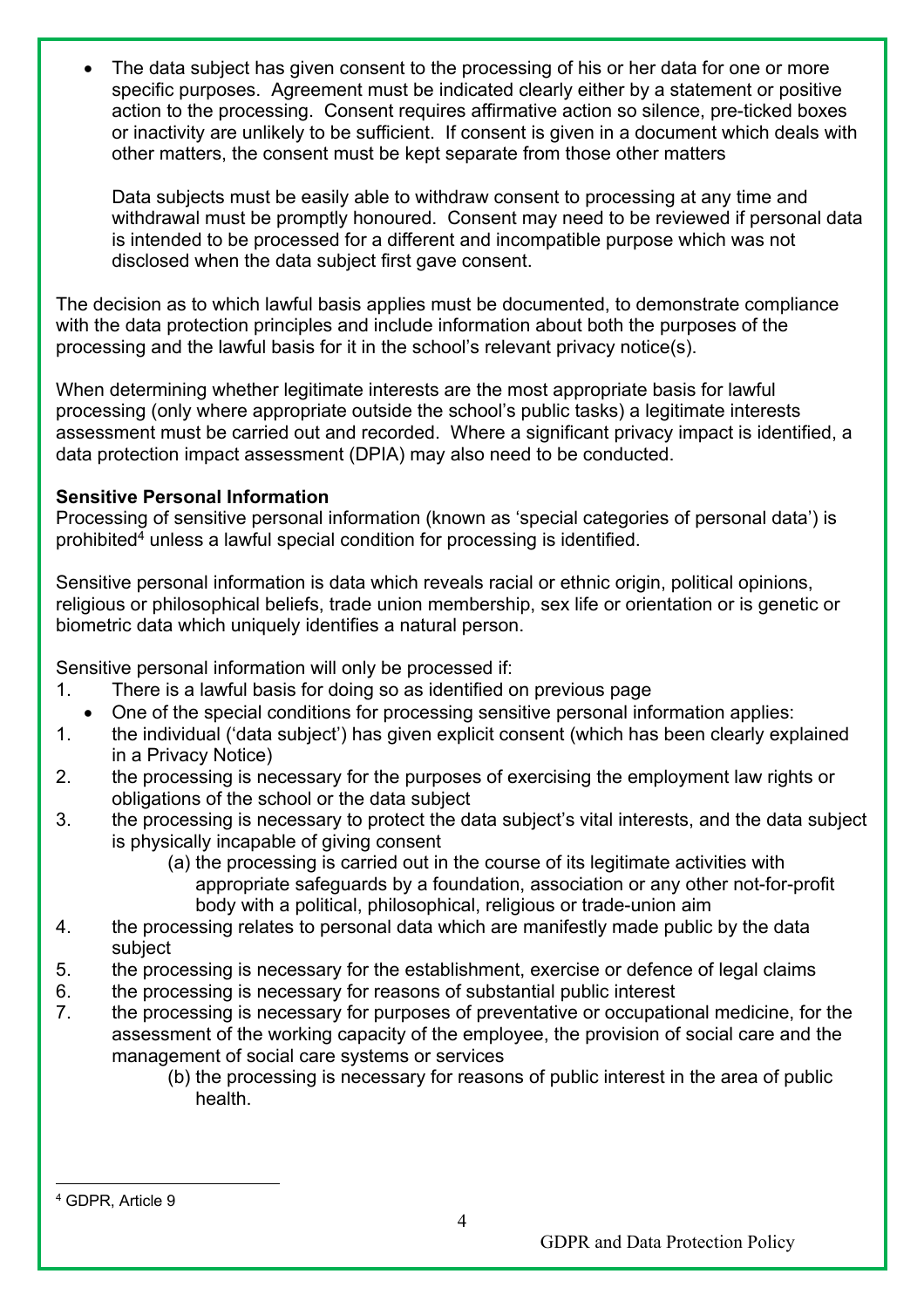The school's privacy notice(s) set out the types of sensitive personal information that it processes, what it is used for, the lawful basis for the processing and the special condition that applies.

Sensitive personal information will not be processed until an assessment has been made of the proposed processing as to whether it complies with the criteria above and the individual has been informed (by way of a privacy notice or consent) of the nature of the processing, the purposes for which it is being carried out and the legal basis for it.

Unless the School can rely on another legal basis of processing, explicit consent is usually required for processing sensitive personal data. Evidence of consent will need to be captured and recorded so that the school can demonstrate compliance with the GDPR.

## **Automated Decision Making**

Where the school carries out automated decision making (including profiling) it must meet all the principles and have a lawful basis for the processing. Explicit consent will usually be required for automated decision making (unless it is authorised by law or it is necessary for the performance of or entering into a contract).

Additional safeguards and restrictions apply in the case of solely automated decision-making, including profiling. The School must as soon as reasonably possible notify the data subject in writing that a decision has been taken based on solely automated processing and that the data subject may request the school to reconsider or take a new decision. If such a request is received staff must contact the DPO as the school must reply within 21 days.

## **Data Protection Impact Assessments (DPIA)**

All data controllers are required to implement 'Privacy by Design' when processing personal data.

This means the School's processes must embed privacy considerations and incorporate appropriate technical and organisational measures (like pseudonymisation) in an effective manner to ensure compliance with data privacy principles.

Where processing is likely to result in high risk to an individual's data protection rights (for example where a new technology is being implemented) a DPIA must be carried out to assess:

- 1. whether the processing is necessary and proportionate in relation to its purpose
- 2. the risks to individuals
- 3. what measures can be put in place to address those risks and protect personal information.

Staff should adhere to the Data Protection Toolkit for Schools from the DfE with reference to the DPIA template.

When carrying out a DPIA, staff should seek the advice of the DPO for support and guidance and once complete, refer the finalised document to the DPO for sign off.

## **Documentation and records**

Written records of processing activities must be kept and recorded including:

- 1. the name(s) and details of individuals or roles that carry out the processing
- 2. the purposes of the processing
- 3. a description of the categories of individuals and categories of personal data
- 4. categories of recipients of personal data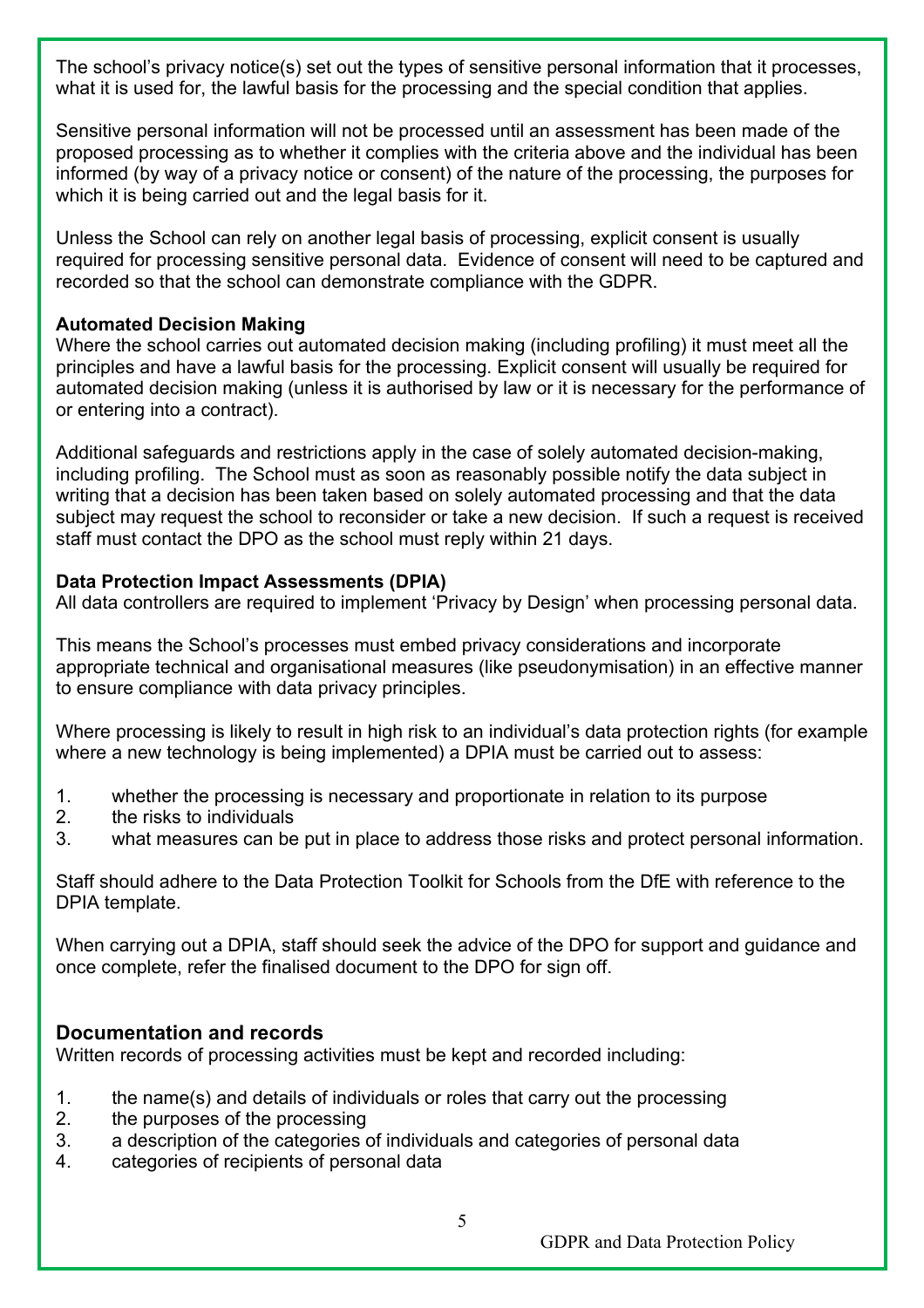- 5. details of transfers to third countries, including documentation of the transfer mechanism safeguards in place
- 6. retention schedules
- 7. a description of technical and organisational security measures.

As part of the School's record of processing activities the DPO will document, or link to documentation on:

- 1. information required for privacy notices
- 2. records of consent
- 3. controller-processor contracts
- 4. the location of personal information;
- 5. DPIAs and
- 6. Records of data breaches.

Records of processing of sensitive information are kept on:

- 1. The relevant purposes for which the processing takes place, including why it is necessary for that purpose
- 2. The lawful basis for our processing and
	- Whether the personal information is retained or erased in accordance with the Retention Schedule and, if not, the reasons for not following the policy.

The School should conduct regular reviews of the personal information it processes and update its documentation accordingly. This may include:

- 1. Carrying out information audits to find out what personal information is held
- 2. Talking to staff about their processing activities
	- Reviewing policies, procedures, contracts and agreements to address retention, security and data sharing.

## **Privacy Notice**

The school will issue privacy notices as required, informing data subjects (or their parents, depending on age of the pupil, if about pupil information) about the personal information that it collects and holds relating to individual data subjects, how individuals can expect their personal information to be used and for what purposes.

When information is collected directly from data subjects, including for HR or employment purposes, the data subject shall be given all the information required by the GDPR including the identity of the DPO, how and why the School will use, process, disclose, protect and retain that personal data through a privacy notice (which must be presented when the data subject first provides the data).

When information is collected indirectly (for example from a third party or publicly available source) the data subject must be provided with all the information required by the GDPR as soon as possible after collecting or receiving the data. The school must also check that the data was collected by the third party in accordance with the GDPR and on a basis which is consistent with the proposed processing of the personal data.

The School will take appropriate measures to provide information in privacy notices in a concise, transparent, intelligible and easily accessible form, using clear and plain language.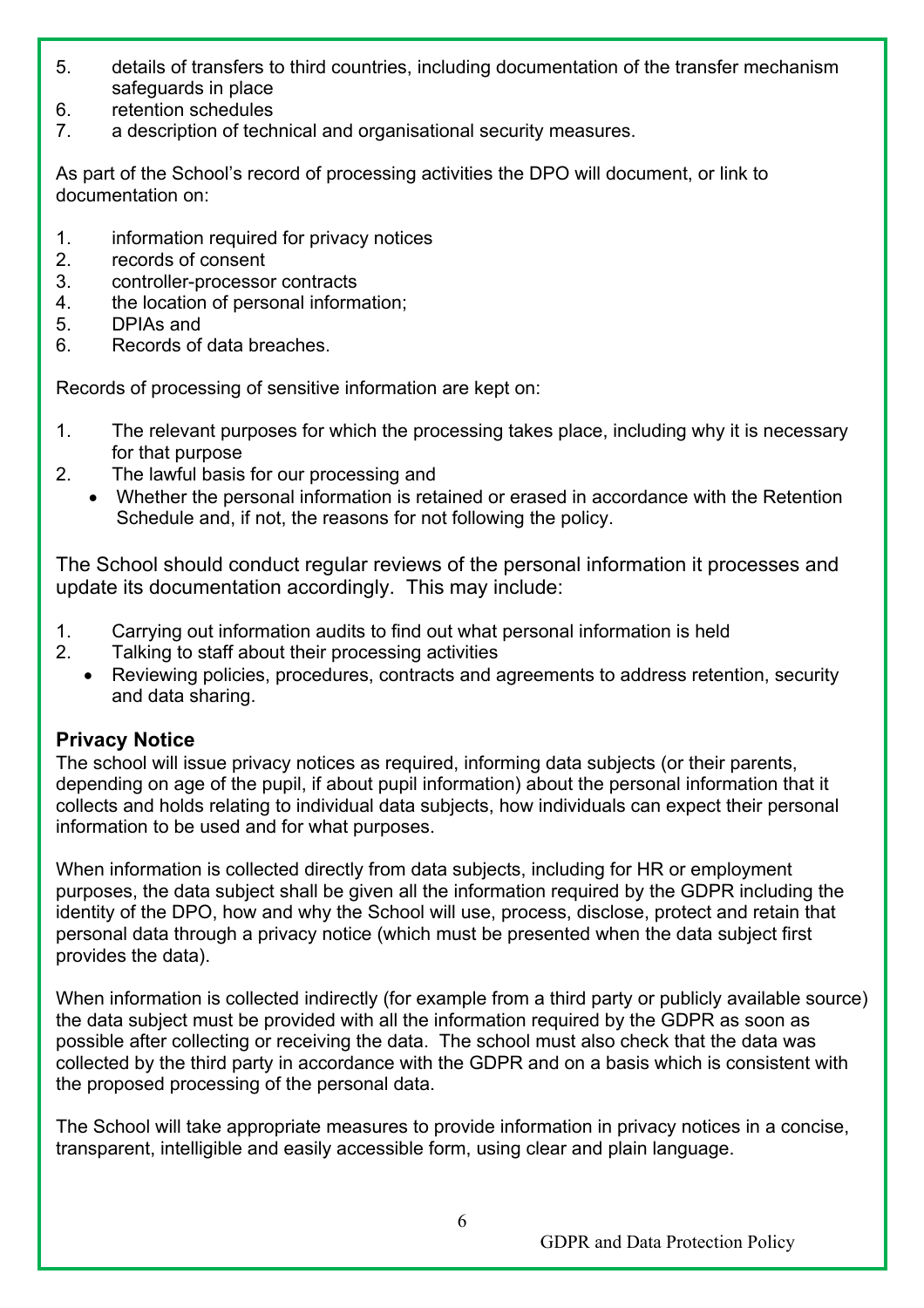The School will issue a minimum of two privacy notices, one for pupil information, and one for workforce information, and these will be reviewed in line with any statutory or contractual changes. Follow this link to the GDPR page on KELSI where you will find the model privacy notice(s) for schools to use: http://www.kelsi.org.uk/school-management/data-and-reporting/access-to-information/thegeneral-data-protection-regulation-gdpr

#### **Purpose Limitation**

Personal data must be collected only for specified, explicit and legitimate purposes. It must not be further processed in any manner incompatible with those purposes.

Personal data must not be used for new, different or incompatible purposes from that disclosed when it was first obtained unless the data subject has been informed of the new purposes and they have consented where necessary.

#### **Data minimisation**

Personal data must be adequate, relevant and limited to what is necessary in relation to the purposes for which it is processed.

Staff may only process data when their role requires it. Staff must not process personal data for any reason unrelated to their role.

The School maintains a Retention Schedule to ensure personal data is deleted after a reasonable time for the purpose for which it was being held, unless a law requires such data to be kept for a minimum time. Staff must take all reasonable steps to destroy or delete all personal data that is held in its systems when it is no longer required in accordance with the Schedule. This includes requiring third parties to delete such data where applicable.

Staff must ensure that data subjects are informed of the period for which data is stored and how that period is determined in any applicable Privacy Notice.

#### **Individual Rights**

Staff as well as any other 'data subjects' have the following rights in relation to their personal information:

- 1. To be informed about how, why and on what basis that information is processed *(see the relevant privacy notice)*
- *2.* To obtain confirmation that personal information is being processed and to obtain access to it and certain other information, by making a subject access request *(see Appendix 1 - Procedure for Access to Personal Information)*
- 3. To have data corrected if it is inaccurate or incomplete
- 4. To have data erased if it is no longer necessary for the purpose for which it was originally collected/processed, or if there are no overriding legitimate grounds for the processing ('the right to be forgotten')
- 5. To restrict the processing of personal information where the accuracy of the information is contested, or the processing is unlawful (but you do not want the data to be erased) or where the school no longer need the personal information, but you require the data to establish, exercise or defend a legal claim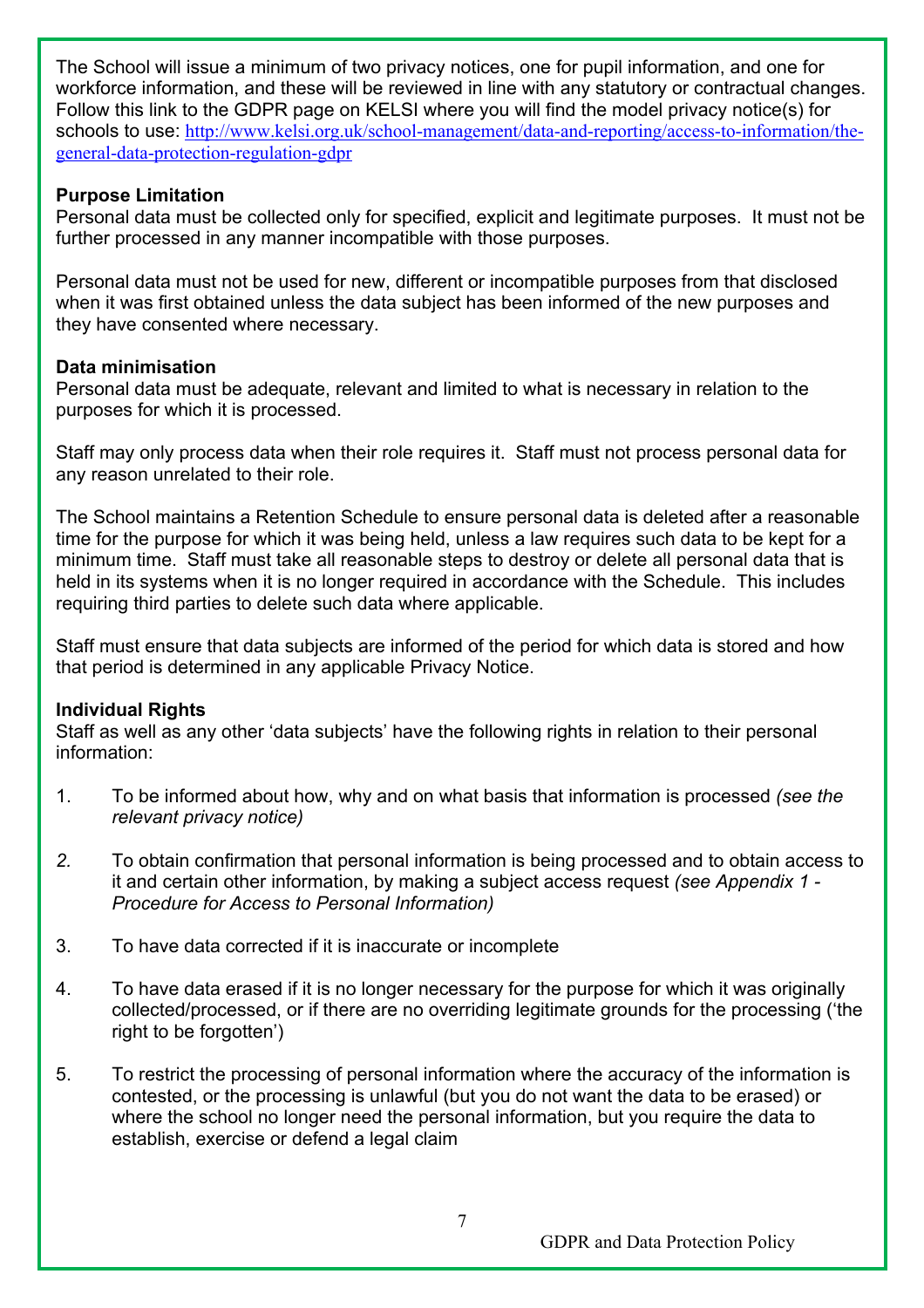- 6. To restrict the processing of personal information temporarily where you do not think it is accurate (and the school are verifying whether it is accurate), or where you have objected to the processing (and the school are considering whether the school's legitimate grounds override your interests)
- 7. In limited circumstances to receive or ask for their personal data to be transferred to a third party in a structured, commonly used and machine-readable format
- 8. To withdraw consent to processing at any time (if applicable)
- 9. To request a copy of an agreement under which personal data is transferred outside of the EEA.
- 10. To object to decisions based solely on automated processing, including profiling
- 11. To be notified of a data breach which is likely to result in high risk to their rights and obligations
	- To make a complaint to the ICO or a Court.

## **Individual Responsibilities**

During their employment, staff may have access to the personal information of other members of staff, suppliers, clients or the public. The school expects staff to help meet its data protection obligations to those individuals.

If you have access to personal information, you must:

- only access the personal information that you have authority to access and only for authorised purposes
- only allow other staff to access personal information if they have appropriate authorisation
- only allow individuals who are not school staff to access personal information if you have specific authority to do so
- keep personal information secure (e.g. by complying with rules on access to premises, computer access, password protection and secure file storage and destruction in accordance with the school's policies).
- not remove personal information, or devices containing personal information (or which can be used to access it) from the school's premises unless appropriate security measures are in place (such as pseudonymisation, encryption or password protection) to secure the information and the device
- not store personal information on local drives or on personal devices that are used for work purposes.

## **Information Security**

The school will use appropriate technical and organisational measures to keep personal information secure, to protect against unauthorised or unlawful processing and against accidental loss, destruction or damage.

All staff are responsible for keeping information secure in accordance with the legislation and must follow their school's acceptable usage policy.

The school will develop, implement and maintain safeguards appropriate to its size, scope and business, its available resources, the amount of personal data that it owns or maintains on behalf of others and identified risks (including use of encryption and pseudonymisation where applicable).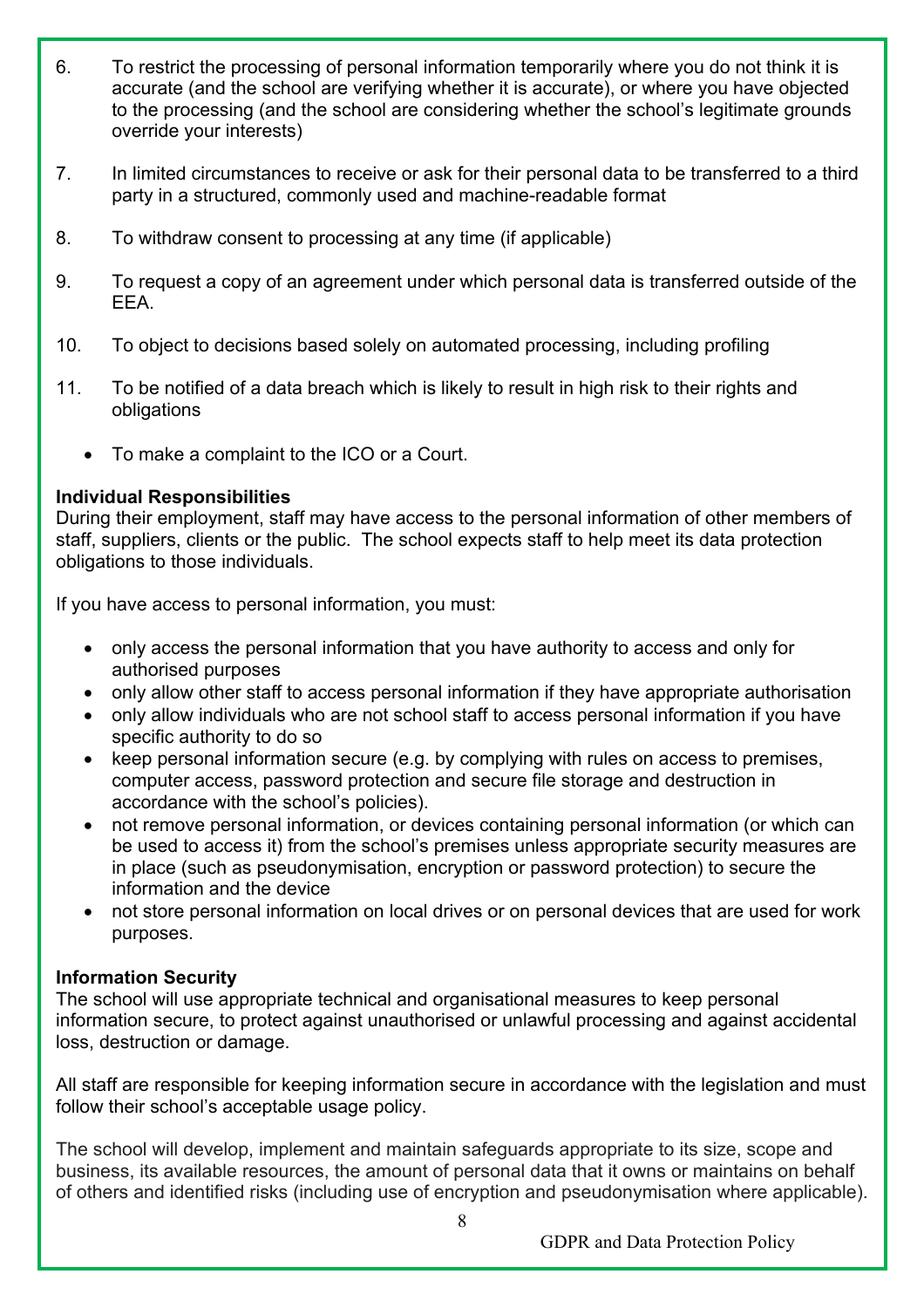It will regularly evaluate and test the effectiveness of those safeguards to ensure security of processing.

Staff must guard against unlawful or unauthorised processing of personal data and against the accidental loss of, or damage to, personal data. Staff must exercise particular care in protecting sensitive personal data from loss and unauthorised access, use or disclosure.

Staff must follow all procedures and technologies put in place to maintain the security of all personal data from the point of collection to the point of destruction. Staff may only transfer personal data to third-party service providers who agree in writing to comply with the required policies and procedures and who agree to put adequate measures in place, as requested.

Staff must maintain data security by protecting the **confidentiality, integrity and availability** of the personal data, defined as follows:

**Confidentiality** means that only people who have a need to know and are authorised to use the personal data can access it.

**Integrity** means that personal data is accurate and suitable for the purpose for which it is processed.

**Availability** means that authorised users can access the personal data when they need it for authorised purposes.

Staff must comply with and not attempt to circumvent the administrative, physical and technical safeguards the school has implemented and maintains in accordance with the GDPR and DPA.

Where the school uses external organisations to process personal information on its behalf, additional security arrangements need to be implemented in contracts with those organisations to safeguard the security of personal information. Contracts with external organisations must provide that:

- the organisation may only act on the written instructions of the school
- those processing data are subject to the duty of confidence
- appropriate measures are taken to ensure the security of processing
- sub-contractors are only engaged with the prior consent of the school and under a written contract
- 1. the organisation will assist the school in providing subject access and allowing individuals to exercise their rights in relation to data protection
- 2. the organisation will delete or return all personal information to the school as requested at the end of the contract
- 3. the organisation will submit to audits and inspections, provide the school with whatever information it needs to ensure that they are both meeting their data protection obligations, and tell the school immediately if it does something infringing data protection law.

Before any new agreement involving the processing of personal information by an external organisation is entered into, or an existing agreement is altered, the relevant staff must seek approval from the DPO.

#### **Storage and retention of personal information**

Personal data will be kept securely in accordance with the school's data protection obligations.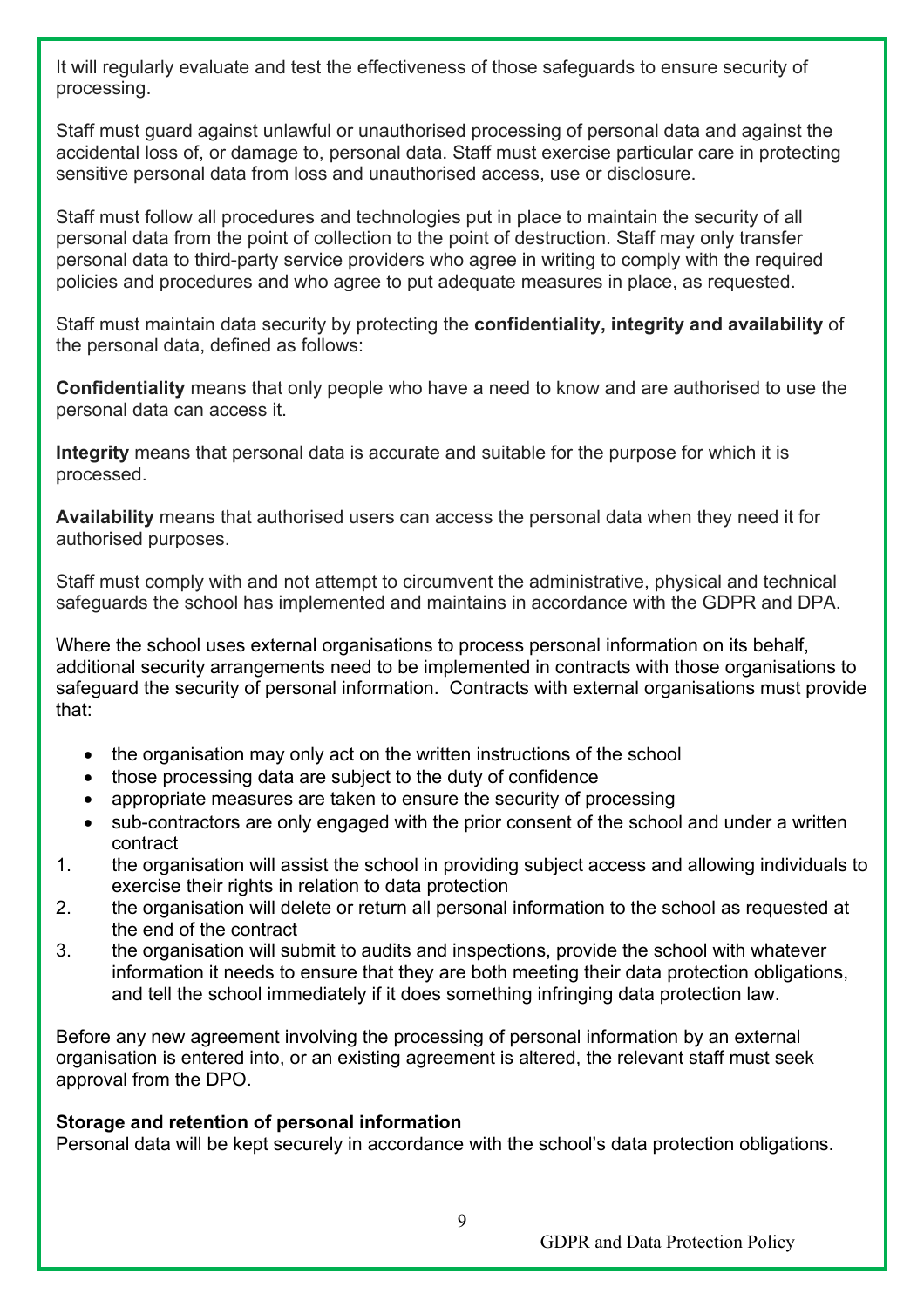Personal data should not be retained for any longer than necessary. The length of time data should be retained will depend upon the circumstances, including the reasons why personal data was obtained. Staff should adhere to the KCC Information Management Toolkit for Schools on KELSI with reference to the Record Retention Schedule, available at the following link: https://www.kelsi.org.uk/school-management/data-and-reporting/access-to-information/recordsmanagement

Personal information that is no longer required will be deleted in accordance with the Schools Record Retention Schedule.

#### **Data breaches**

A data breach may take many different forms:

- 1. Loss or theft of data or equipment on which personal information is stored
- 2. Unauthorised access to or use of personal information either by a member of staff or third party
- 3. Loss of data resulting from an equipment or systems (including hardware or software) failure
- 4. Human error, such as accidental deletion or alteration of data
- 5. Unforeseen circumstances, such as a fire or flood
- 6. Deliberate attacks on IT systems, such as hacking, viruses or phishing scams
	- Blagging offences where information is obtained by deceiving the organisation which holds it

The school must report a data breach to the Information Commissioner's Office (ICO) without undue delay and where possible within 72 hours, if the breach is likely to result in a risk to the rights and freedoms of individuals. The school must also notify the affected individuals if the breach is likely to result in a high risk to their rights and freedoms.

Staff should ensure they inform their line manager/DPO/Head teacher immediately that a data breach is discovered and make all reasonable efforts to recover the information, following the school's agreed breach reporting process.

## **Training**

The school will ensure that staff are adequately trained regarding their data protection responsibilities.

#### **Consequences of a failure to comply**

The school takes compliance with this policy very seriously. Failure to comply puts data subjects whose personal information is being processed at risk and carries the risk of significant civil and criminal sanctions for the individual and the school and may in some circumstances amount to a criminal offence by the individual.

Any failure to comply with any part of this policy may lead to disciplinary action under the school's procedures and this action may result in dismissal for gross misconduct. If a non-employee breaches this policy, they may have their contract terminated with immediate effect.

If you have any questions or concerns about this policy, you should contact your line manager or the school's DPO.

## **Review of Policy**

This policy will be updated as necessary to reflect best practice or amendments made to the GDPR or DPA.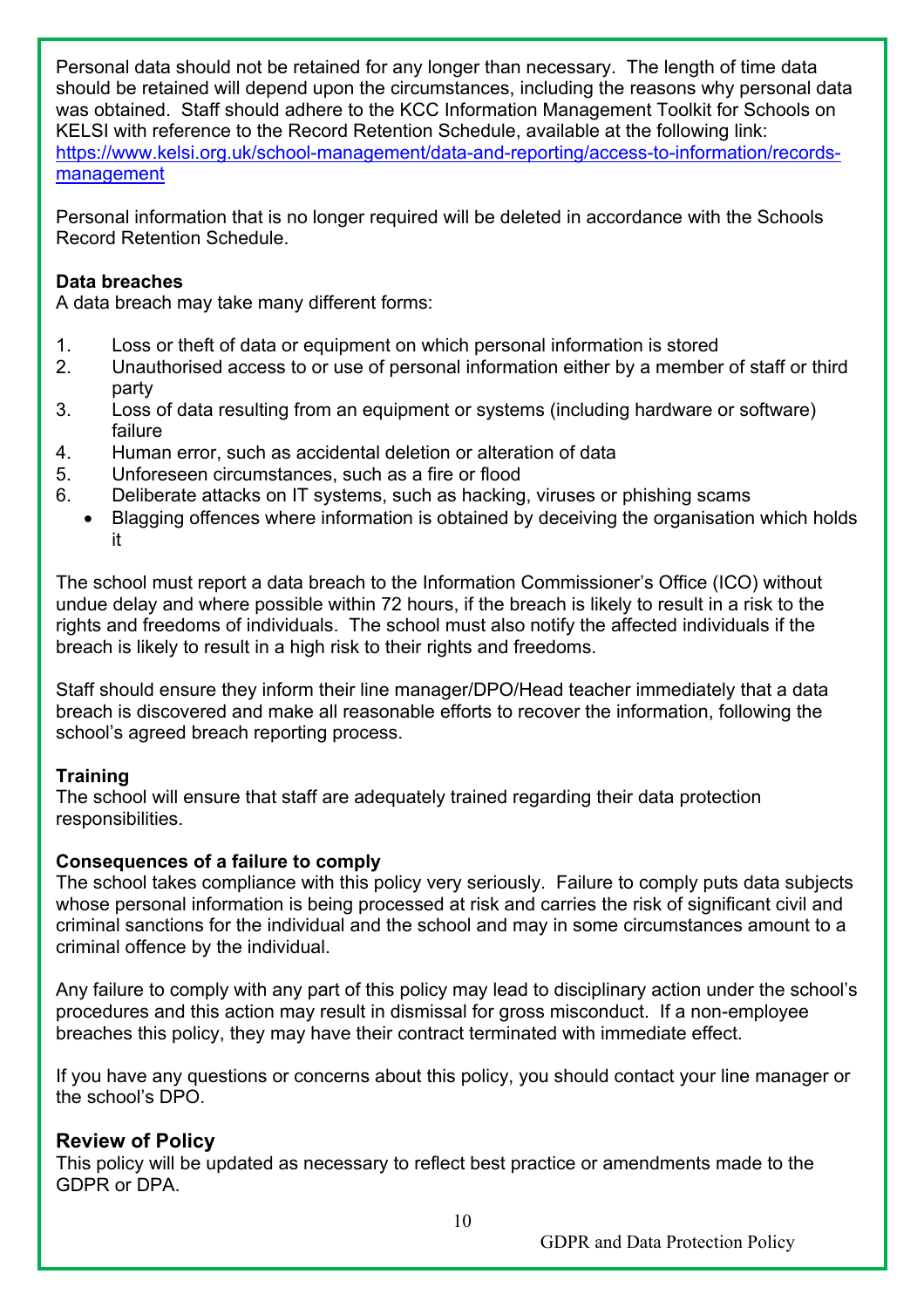## **The Supervisory Authority in the UK**

Please follow this link to the ICO's website (https://ico.org.uk/) which provides detailed guidance on a range of topics including individuals' rights, data breaches, dealing with subject access requests, how to handle requests from third parties for personal data etc.

## **Glossary**

**Automated Decision-Making (ADM):** when a decision is made which is based solely on automated processing (including profiling) which produces legal effects or significantly affects an individual. The GDPR prohibits automated decision-making (unless certain conditions are met) but not automated processing.

**Automated Processing:** any form of automated processing of personal data consisting of the use of personal data to evaluate certain personal aspects relating to an individual, in particular to analyse or predict aspects concerning that individual's performance at work, economic situation, health, personal preferences, interests, reliability, behaviour, location or movements. profiling is an example of automated processing.

**Consent:** agreement which must be freely given, specific, informed and be an unambiguous indication of the data subject's wishes by which they, by a statement or by a clear positive action, which signifies agreement to the processing of personal data relating to them.

**Data Controller** means the natural or legal person, public authority, agency or other body which, alone or jointly with others, determines the purposes and means of the processing of personal data. It is responsible for establishing practices and policies in line with the GDPR. The school is the Data Controller of all personal data relating to its pupils, parents and staff.

**Data Subject:** a living, identified or identifiable individual about whom we hold personal data. Data Subjects may be nationals or residents of any country and may have legal rights regarding their personal data.

**Data Privacy Impact Assessment (DPIA):** tools and assessments used to identify and reduce risks of a data processing activity. DPIA can be carried out as part of Privacy by Design and should be conducted for all major systems or business change programs involving the processing of personal data.

**Data Protection Officer (DPO):** the person required to be appointed in public authorities under the GDPR.

**EEA:** the 28 countries in the EU, and Iceland, Liechtenstein and Norway.

**Explicit Consent:** consent which requires a very clear and specific statement (not just action).

**General Data Protection Regulation (GDPR):** General Data Protection Regulation (*(EU) 2016/679*). Personal data is subject to the legal safeguards specified in the GDPR.

**Personal data** is any information relating to an identified or identifiable natural person (data subject) who can be identified, directly or indirectly by reference to an identifier such as a name, identification number, location data, an online identifier or to one or more factors specific to the physical, physiological, genetic, mental, economic, cultural or social identity of that natural person.